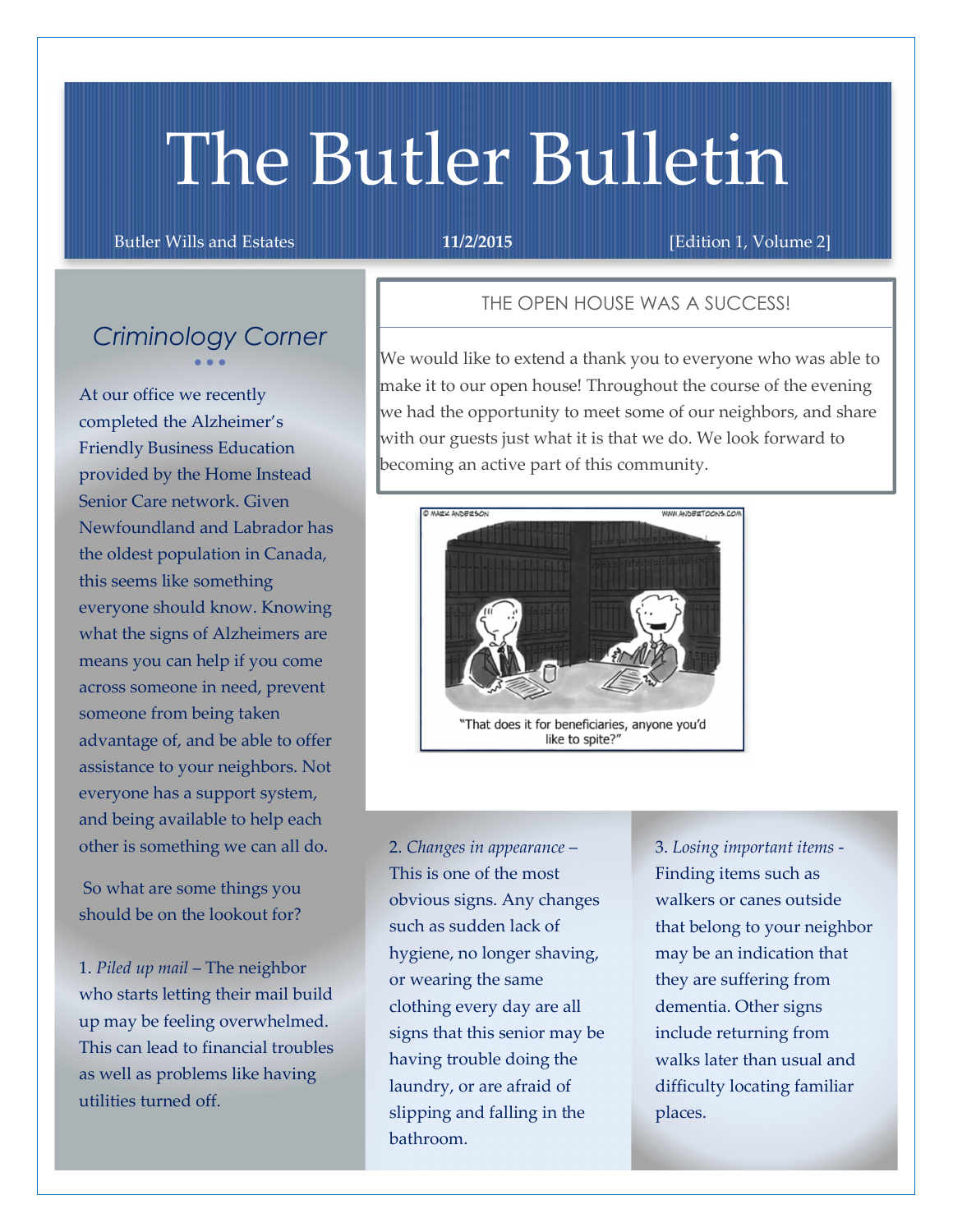# UPCOMING SEMINARS

## November 5 – Estate Planning for Seniors

This seminar lasts for one hour, and is intended for groups of seniors, or those who work in seniors' resource centres. It focuses on issues such as mental capacity, undue influence, disputes among adult children, and minimizing taxation. Lynne also gives tips on what a spouse should do to finalize their deceased spouse's estate, as the vast majority of attendees have not taken simple steps that will save stress, money, and delays for their families.

*1:00 PM, 60 minutes, \$20.00 per person*

## November 12 – Executor in an Hour

This presentation is packed with information for executors, beneficiaries, and anyone who works with executors. It covers the executor's role, personal liability of executors, who an executor can and should communicate with, who may see the will, executor's insurance, dealing with personal and household items, understanding the different types of beneficiaries, dealing with estate debts, and more.

*7:00 PM, 60 minutes, \$20.00 per person*

## November 19 - Basics of Estate Planning

This 90-minute seminar discusses wills, Enduring Powers of Attorney and Health Care Directives. It talks about what those documents are for, why you need them, and how to avoid problems such as family disputes, lawsuits, and excessive taxation. It touches on the principal residence, capital gains tax, mental incapacity, challenging a will, and many other topics. It is intended for any general audience that is interested in doing their own planning, or encouraging their parents to get on with planning. Family members often attend together. *1:00 PM, 90 minutes, \$30.00 per person*

To register for any seminar, please call us at 221 5511 or email chelsea@butlerwillsandestates.com

*Did You Know?*

## More than half of Canadians do not have a will.

In 2012, a survey completed by the Lawyer's Professional Indemnity Co. found that 56% of Canadian adults do not have a signed will, and 71% do not have a Power of Attorney.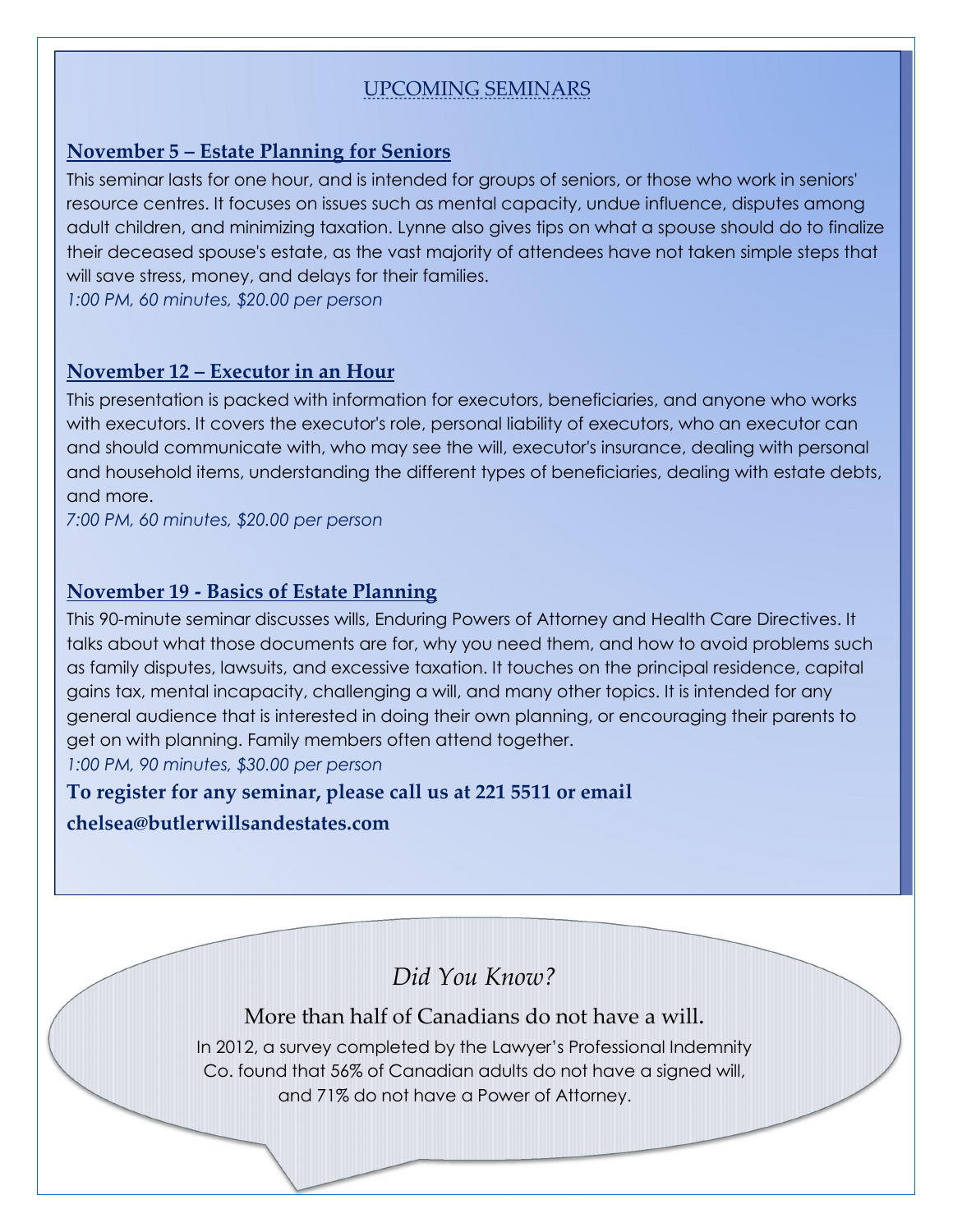# **Book News**

Now available is Lynne's next book, *The Best of Estate Law Canada.*

This book compiles 80 the most-read posts on Lynne's blog, www.estatelawcanada.blogspot.ca. Some have more than 200 000 views.

In addition, Lynne has added commentary and updates to the posts so you get an inside look at the answers and the most up-to-date information.

Visit www.lulu.com to order your copy!

# Would you like to have Lynne as a guest speaker?

Whether it is for a social club, class/course, or simply your friends and family, we offer private seminars.

#### For Groups:

We can host small groups up to 10 people in our office at 14 Forbes Street, or we can come to you! Either choose from our existing seminar topics, or we will customize a presentation for your group.

#### For Events:

If you are hosting an event and would like Lynne to speak on a topic related to Wills and Estates, let us know!

The pricing for private seminars varies, so please contact us for a quote.

Lynne is currently working on the second edition of *The Beneficiary's Answer Book.* The first edition answered 175 of the most frequently asked questions by the beneficiaries of estates on every topic from probate to tax to contesting a will. Now, the second edition will answer many more questions. If you would like to suggest a question to be included in the book, please email your ideas along with your name to

chelsea@butlerwillsandes tates.com. If we choose your question for the book we will let you know, and three names will be drawn to win a free copy!